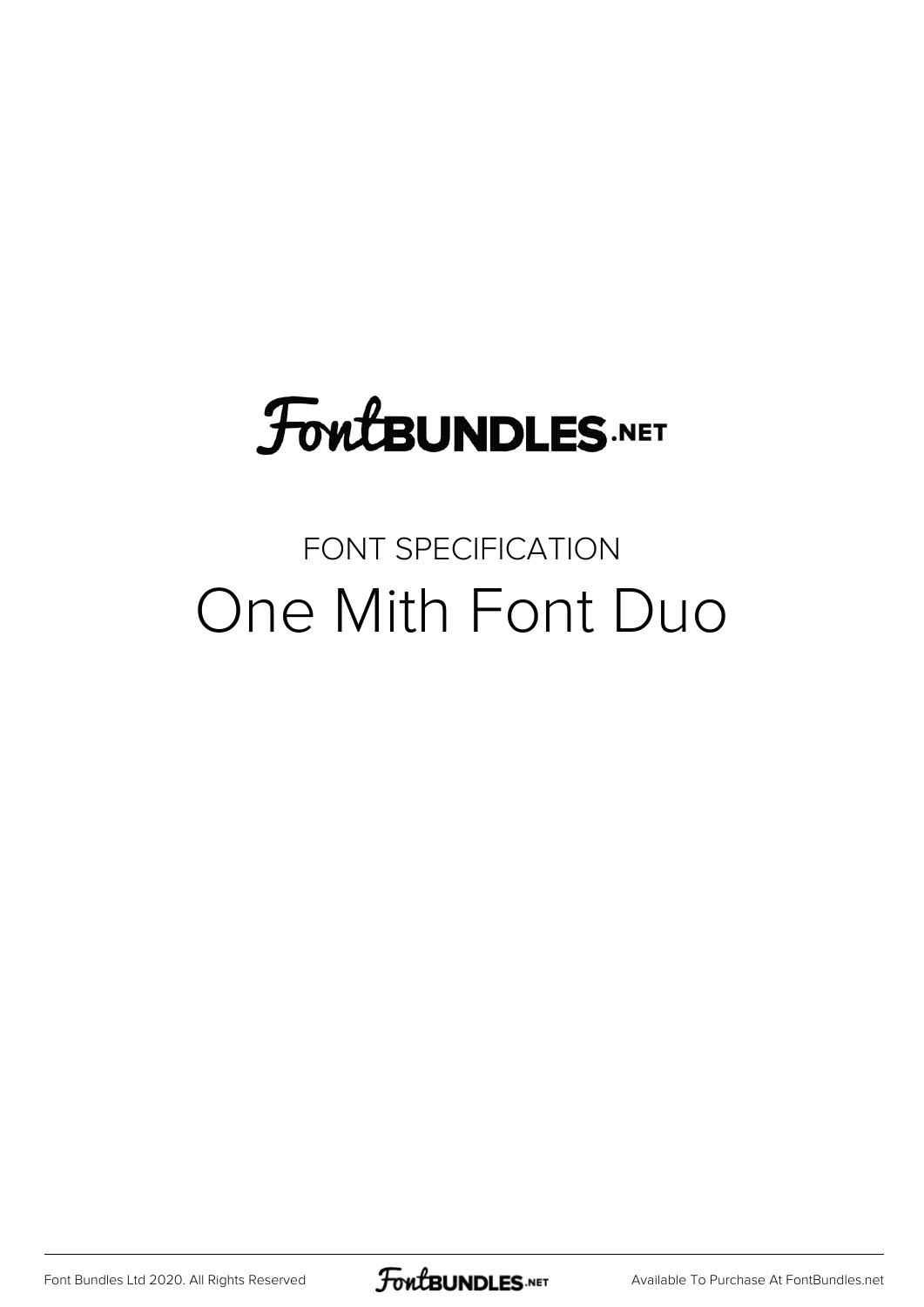#### One Mith Serif - Regular

**Uppercase Characters** 

# **ABCDEFGHIJKLMN** OPORSTUVWXYZ

Lowercase Characters

# ABCDEFGHIJKLMN OPORSTUVWXYZ

**Numbers** 

## 0123456789

Punctuation and Symbols

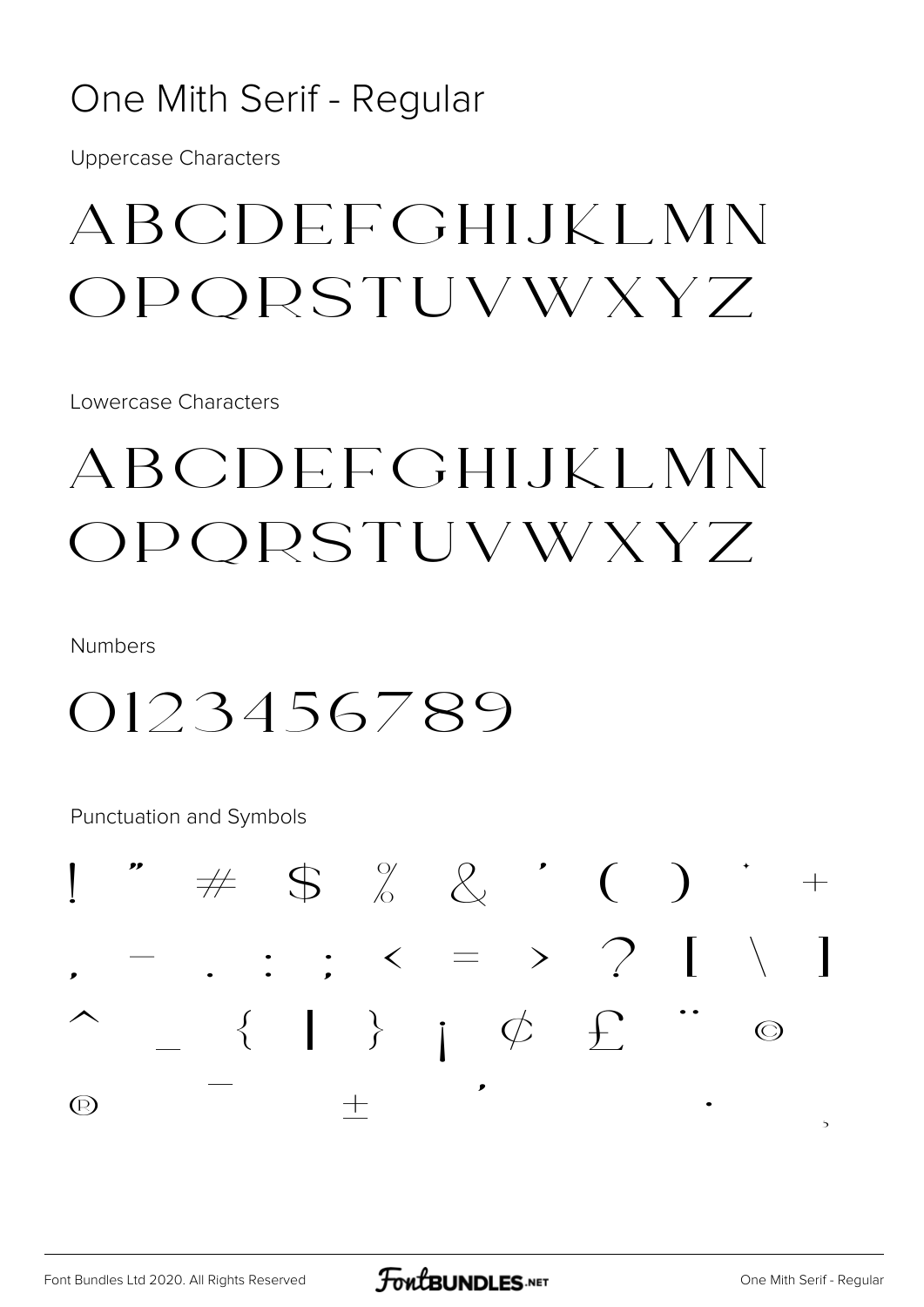# À Á Â Ã Ä Å Æ Ç È É Ê Ë Ì Í Î Ï Ð Ñ Ò Ó Ô Õ Ö × Ø Ù Ú Û Ü Ý Þ à á â ã ä å æ ç è é ê ë ì í î ï ð ñ ò ó ô õ ö

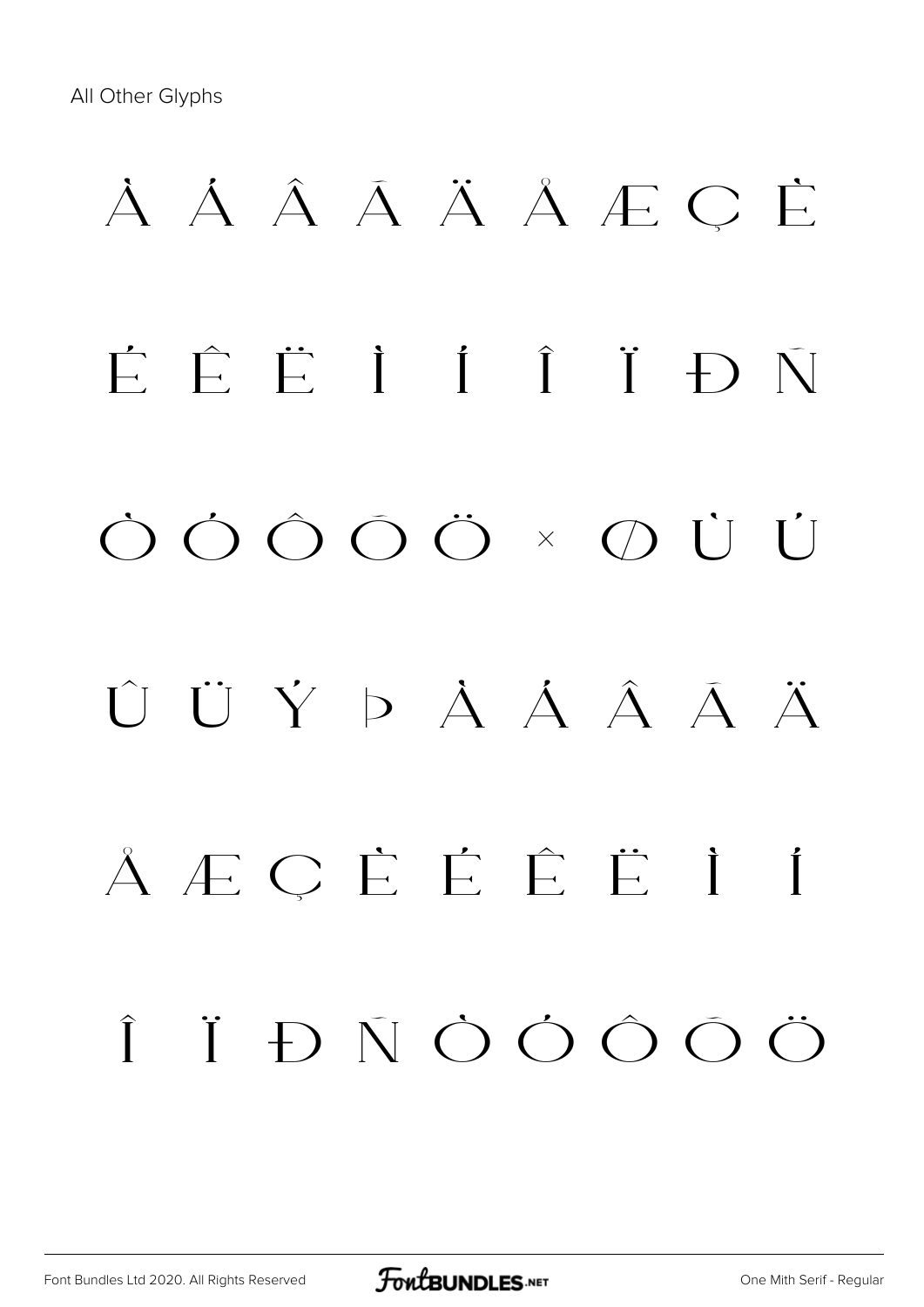# + O Ù Ù Ù Ù Ÿ Þ Ÿ



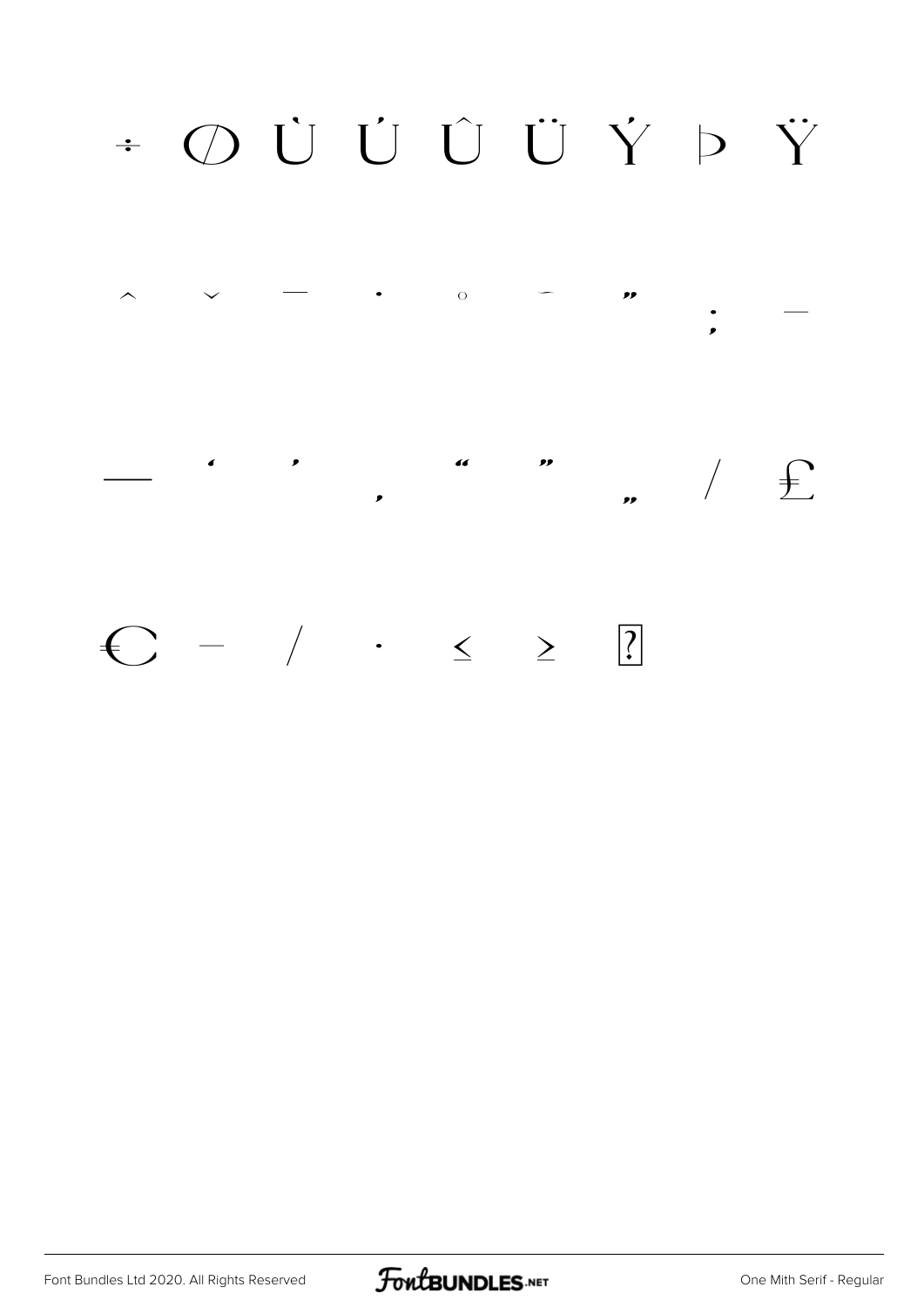### One Mith Script - Regular

**Uppercase Characters** 

DEFGHIAKLIMINOPOR 

Lowercase Characters

abcdefghijklmnopqnsTuuwxyz

Numbers

0123456789

#### Punctuation and Symbols

 $2 = 2$  / [ | ]  $1 = 1$  $\circledR$  $\overline{O}$  $\zeta$ 

All Other Glyphs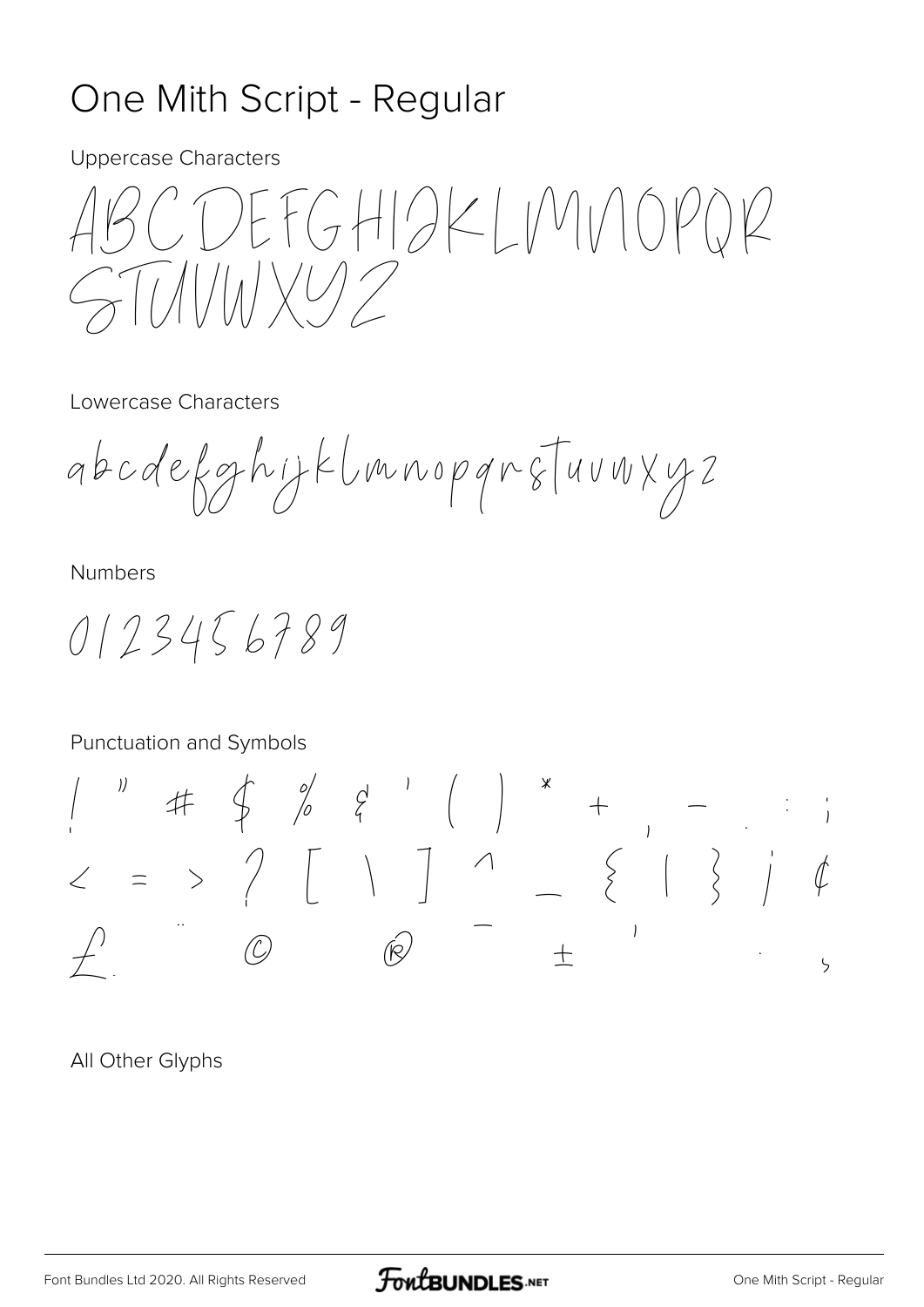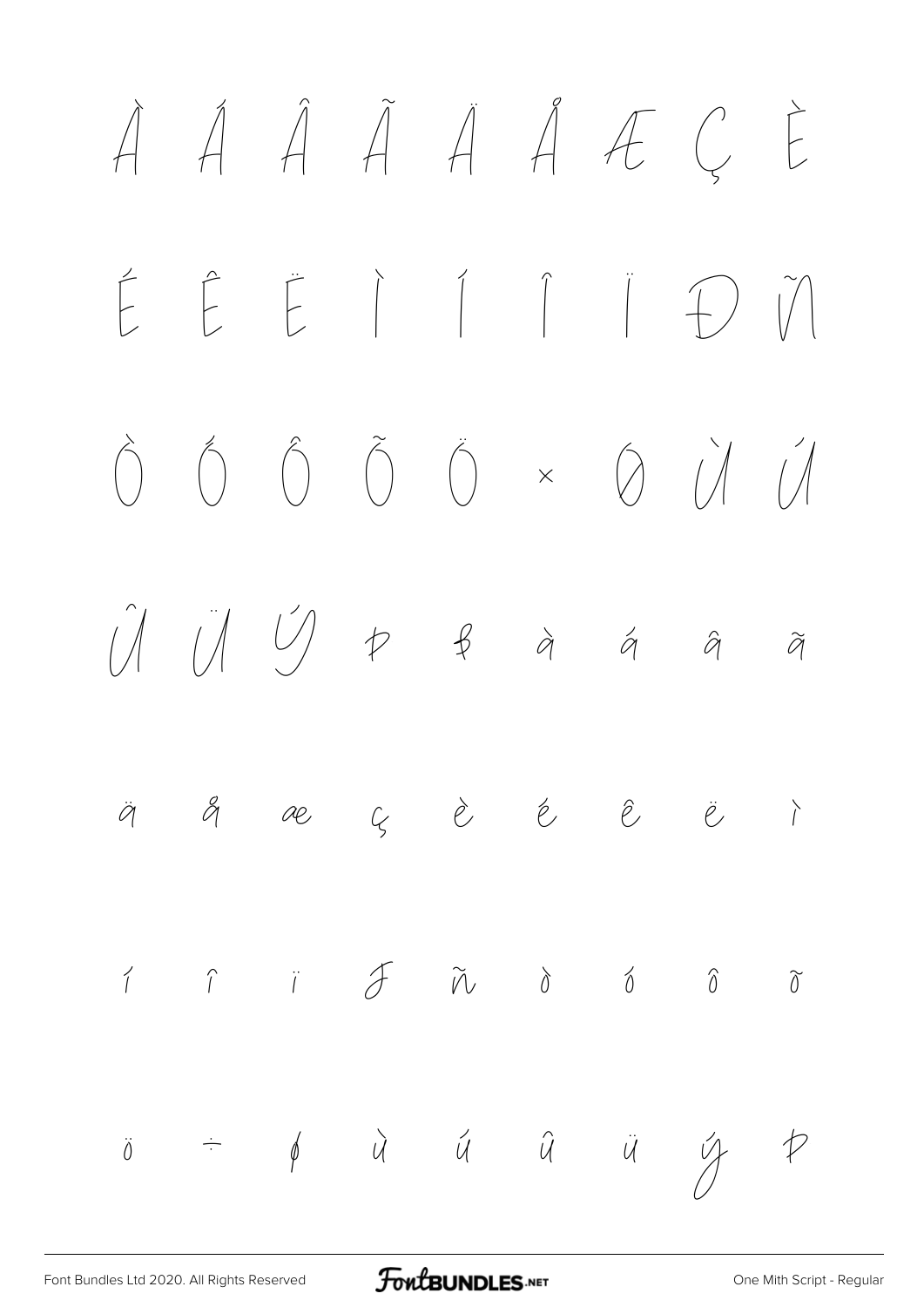$\begin{array}{ccccccccccc} \wedge & & \vee & & & - & & \wedge & & \wedge & & \wedge & & \wedge \end{array} \hspace{3mm} \begin{array}{ccccccccccccccc} \wedge & & \wedge & & & \wedge & & \wedge & & \wedge \end{array}$  $\frac{1}{2}$  $\ddot{y}$  $\begin{array}{cc} \n\mathbf{y} & \mathbf{z} \n\end{array}$  $\leq$   $\geq$   $\wedge$   $\vee$   $\circ$  $\bigcup$  $f$  $\frac{1}{\sqrt{2}}\left( \frac{1}{\sqrt{2}}\right) \left( \frac{1}{\sqrt{2}}\right) \left( \frac{1}{\sqrt{2}}\right) \left( \frac{1}{\sqrt{2}}\right) \left( \frac{1}{\sqrt{2}}\right) \left( \frac{1}{\sqrt{2}}\right) \left( \frac{1}{\sqrt{2}}\right) \left( \frac{1}{\sqrt{2}}\right) \left( \frac{1}{\sqrt{2}}\right) \left( \frac{1}{\sqrt{2}}\right) \left( \frac{1}{\sqrt{2}}\right) \left( \frac{1}{\sqrt{2}}\right) \left( \frac{1}{\sqrt{2}}\right) \left$  $E F G H J J K LM$  $0PQRGTMU$  $\left| \right|$  $M\times M$  abcde  $g$  h i j k  $l$  m  $\downarrow$  $M$